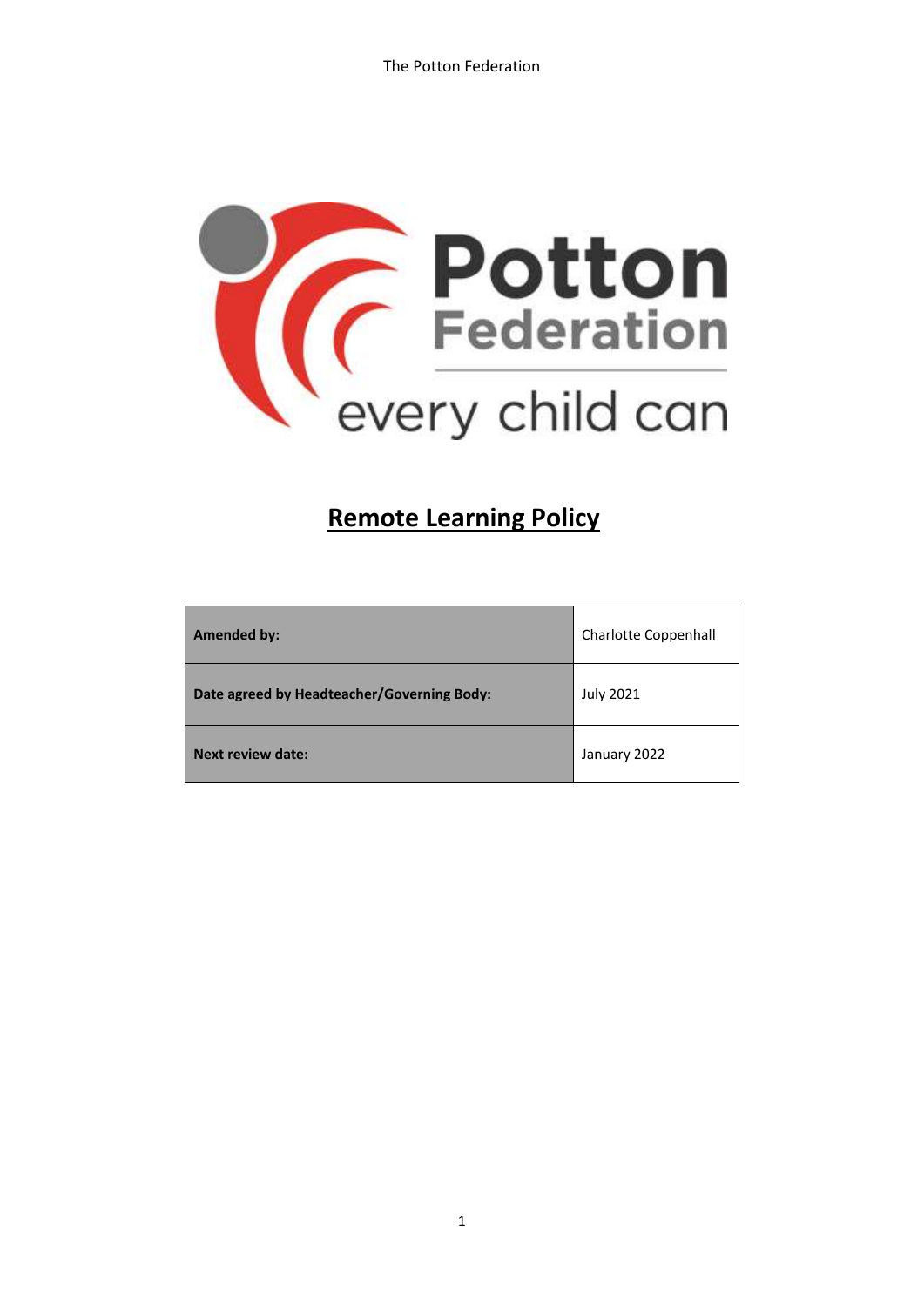During periods of school closure and when some children are working and learning at home our ambition for the children remains the same as above. Our goal and overriding aim is that children continue to be exposed to a full curriculum and that teaching and learning at home is in line with what is being taught in school. As a school we will be teaching the same curriculum at home as we do in school.

#### **Introduction**

During a period of long term closure or when children have been told to self-isolate, staff at Potton Federation will continue to provide education and support to our children using remote learning. Learning will take place through a variety of means therefore allowing everyone to access all the learning.

We will use the online communication platform of Class DOJO where your child's class teacher will be available during the school day. We use a combination of the following approaches to teach pupils remotely:

- Class teachers will send live or pre-recorded video tutorials and inputs to support pupils with different aspects of a lesson. This may also include voice notes.
- Microsoft Sway presentations enable pupils to view and access lesson content to guide them through a lesson, like they would experience in school. These presentations may include: PowerPoint Presentations, embedded videos, introductory tutorial videos, photographs, YouTube videos, voice recordings and any additional supporting documents for that lesson.
- Pre-recorded lessons from remote learning platforms will be used to enhance pupil remote learning, including lessons from Oak National Academy, White Rose and BBC Bitesize.
- Class teachers will direct pupils to relevant subject specific websites during lessons, including Spelling Shed and TT Rockstars
- Work packs of all learning which is identical to the on-line learning will be available
- Online reading provision and reading books available
- School will identify those children who are vulnerable and seek ways in which to support these children to access online learning. This could be through boosting internet connectively or the loan of a digital device.

However, the schools approach does not require a digital device.

This approach will allow staff to keep in daily contact in a professional and confidential manner with their class. Teachers will be able to schedule learning in a manner that does not overwhelm our children and can be accessed at any time. Teaching and learning can be tailored, changed and updated as time progresses.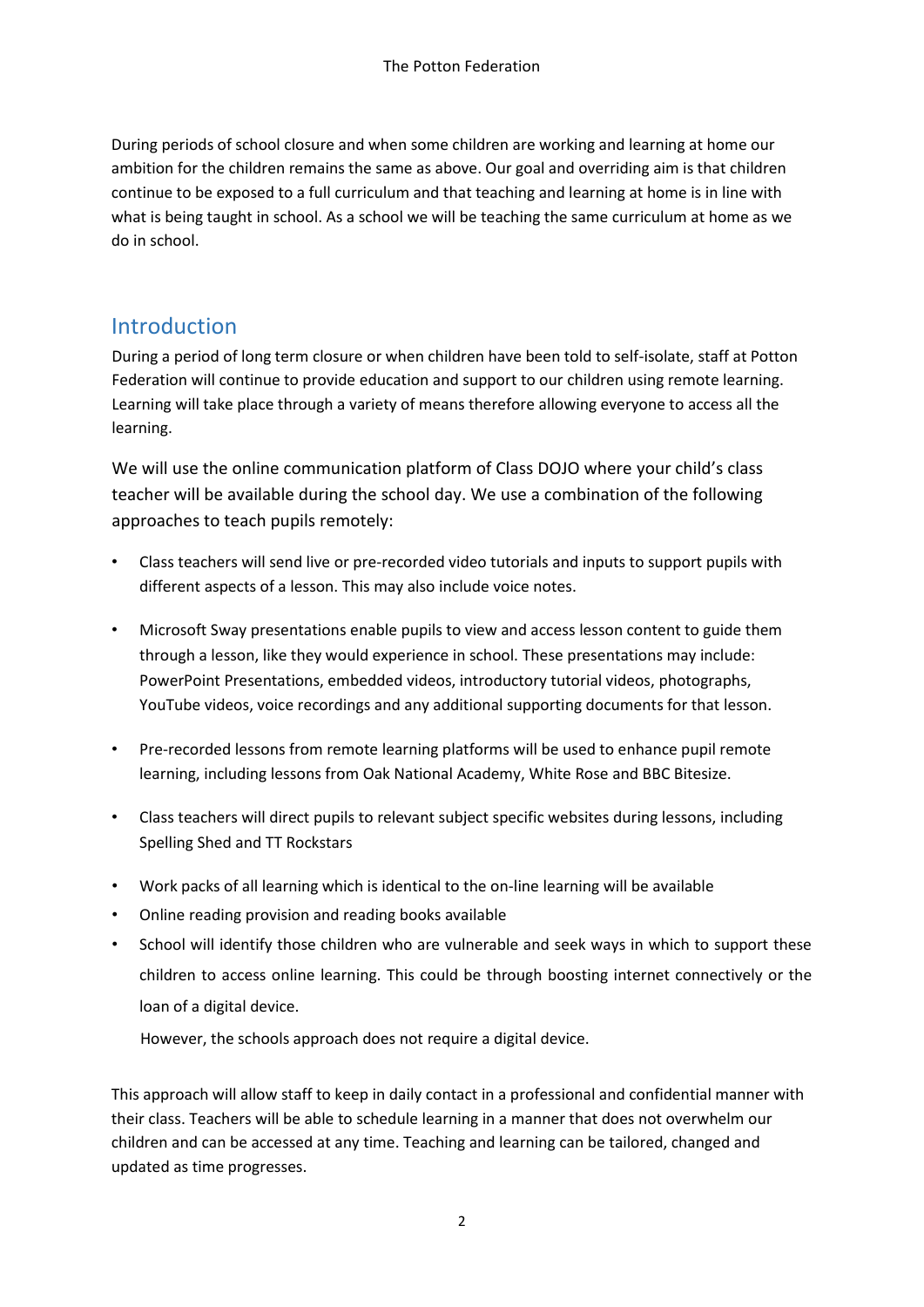### Flexibility of Learning

We realise that the circumstances that causes our school to close will affect families in a number of ways. In our planning and expectations, we are aware of the need for flexibility from all sides:

- Parents may be trying to work from home so access to technology as a family may be limited;
- Parents may have two or more children trying to access technology and need to prioritise
- Systems may not always function as they should. An understanding of, and willingness to adapt to these difficulties on all sides is essential for success.

## Teaching & Learning Principles

- For staff to continue to teach the school's full curriculum to children at home and at school. This will mean continuing to teach high quality lessons whilst following Curriculum Maps.
- For children learning at home to have a similar learning experience to those in school. The same planning and learning will be applied so that children don't have different experiences.
- For children to have access to home learning through different media such as paper copies, books and online learning therefore mitigating the need to always need online devices.
- For children's learning needs to be met.
- For all children to have access to books and resources if required for home learning.
- For staff to effectively nurture children and support them both in school and at home during the period of school closure
- For parents to have effective communication with the school so they are engaged in their child's learning and receive support with home learning

#### Organisation of Remote Learning & the Teacher's Role

During a period of school closure the following principles are followed by staff when planning and setting remote learning:

- There is a minimum of 3 hours learning set a day for Years R- 4, 4 hours for Years 5-6 and 5 hours for Years 7 and 8.
- Each year group will continue to follow their Curriculum Map
- Remote learning will be the same in most instances to that being taught in school. Exceptions may be Art, Music, DT but the aim is that learning is to be the same. Early Years learning will be based on their framework but phonics will be a main focus.
- Learning will be set on a daily basis following the children's normal school timetable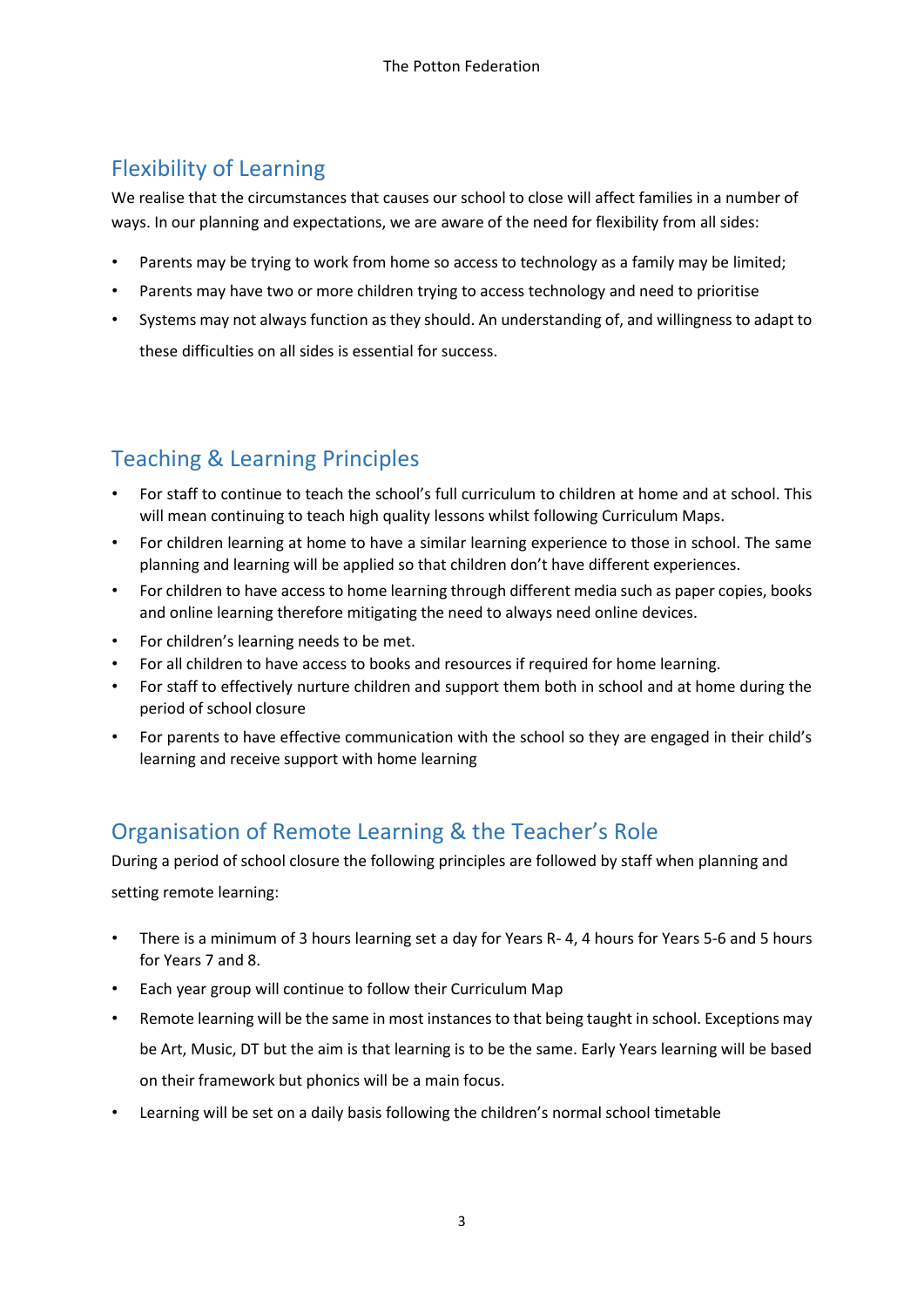- Children are expected to undertake daily: Reading/Phonics, a Maths lesson, Literacy Skills lessons building up to a fortnightly Extended Write whilst each week completing topic learning along with a range of further learning linked to their topic
- Teachers will use Microsoft Sway Presentations to record teaching of lessons which can be accessed at any time and can be repeated to support learning. This is particularly important for phonics teaching.
- A timetable of learning will be set for the children which can either be accessed through Class Dojo or paper copies which can be collected from school
- Teachers will ensure that learning is not overly reliant on worksheets that need printing. Families can request these if required.
- Teachers will send regular communications to parents and parents can ask for support through a range of ways and share their child's learning
- Teachers will continue to follow the school's expectations for lesson planning, marking and feedback. Feedback will be able to be given through Class Dojo portfolios.
- Teachers will support families with equipment and resources such as exercise books, reading books and pens and pencils. These will be made available to any families who need them.
- A variety of lessons will have an element of live teaching through Class Dojo, Oak Academy, Education City, White Rose Maths or BBC Bitesize. The live lessons produced by staff can been accessed and repeated at any time and therefore are far more accessible plus being safer for staff and children.

## Family/Children's Role

Where possible, it is beneficial for young people to maintain a regular and familiar routine.

We would recommend that each 'school day' maintains structure with children following the timetable set by their teachers.

- Each day the learning will be uploaded on Class Dojo or work pack copy available from school for the week
- Should anything be unclear in the work that is set, parents can communicate with class teachers via Class Dojo messaging, or via School Cloud virtual appointments.
- Work that children complete at home should be kept safe,
- We would encourage parents to support their children's work, including finding an appropriate place to work and, to the best of their ability, support children with work encouraging them to work with good levels of concentration.